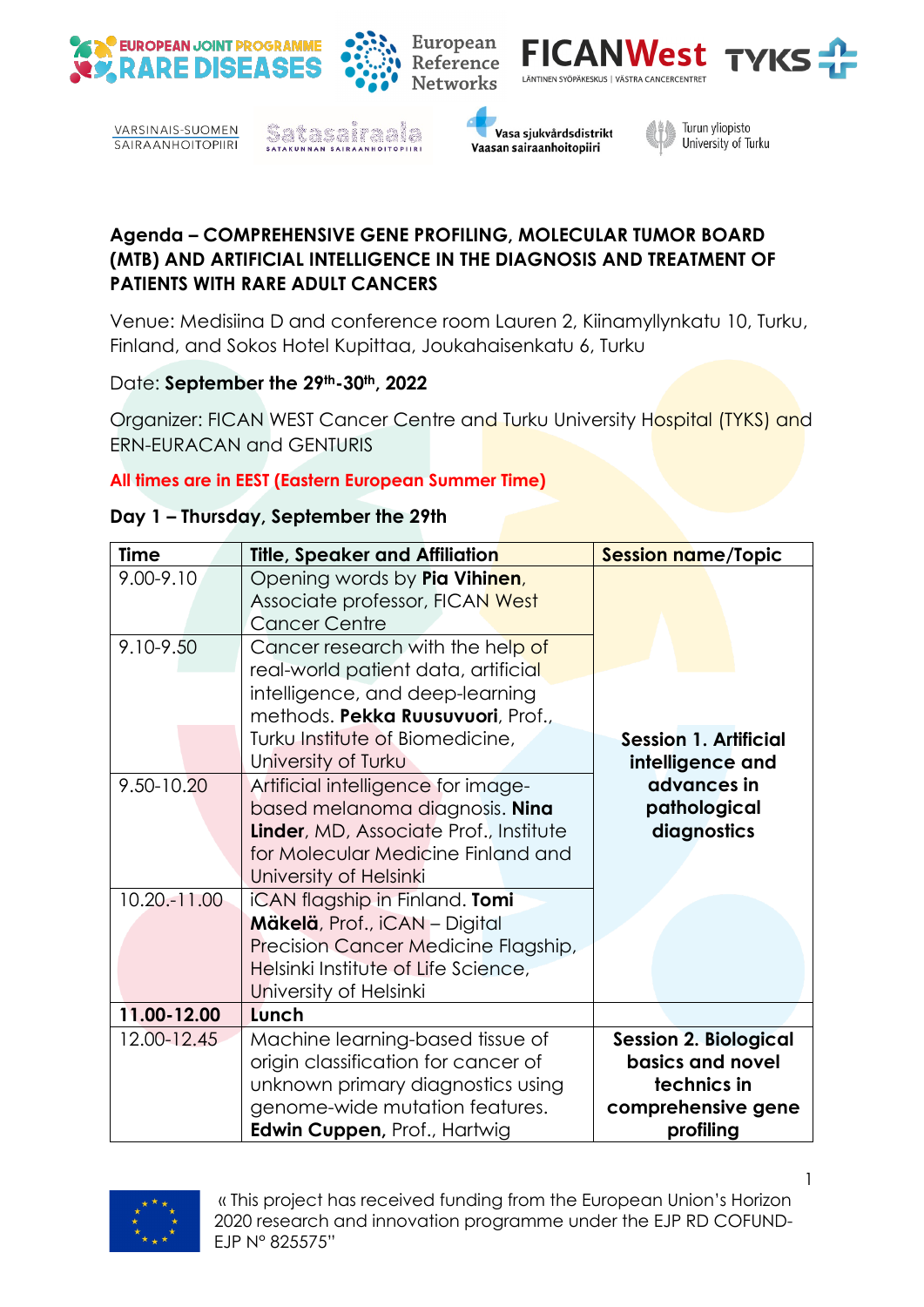





VARSINAIS-SUOMEN **SAIRAANHOITOPIIRI**  SALASANTAA





|             | Medical Foundation, Amsterdam,                                     |                         |
|-------------|--------------------------------------------------------------------|-------------------------|
|             | <b>Netherlands</b>                                                 |                         |
| 12.45-13.30 | Crowd validation of a national                                     |                         |
|             | broad custom DNA/RNA-capture                                       |                         |
|             | panel for precision oncology in                                    |                         |
|             | Sweden. Johan Botling, Associate                                   |                         |
|             | Professor of Pathology, Department                                 |                         |
|             | of Immunology Genetics and                                         |                         |
|             | Pathology Rudbeck Laboratory,                                      |                         |
|             | Uppsala University Hospital, Sweden                                |                         |
| 13.30-14.00 | Biobank studies helping in treatment                               |                         |
|             | of patients with rare cancers. Merja                               |                         |
|             | Perälä, PhD, Associate professor,                                  |                         |
|             | Auria Biobank and Eva-Maria                                        |                         |
|             | Talvitie, MD, Turku University Hospital                            |                         |
| 14.00-14.30 | CIC-rearranged sarcoma and                                         |                         |
|             | diagnostic challenges. Patient cases.                              |                         |
|             | Jenni Tuominen, MSc and <mark>Katri Orte,</mark>                   |                         |
|             | MD, PhD, Turku University Hospital                                 |                         |
|             | and applicants                                                     |                         |
| 14.30-15.00 | <b>Coffee break</b>                                                |                         |
| 15.00-15.30 | Possibilities and limitations of clinical                          |                         |
|             | liquid biopsy testing. <b>Niels</b>                                |                         |
|             | Pallisgaard, Prof. Sjællands                                       |                         |
|             | Universitetshospital, Roskilde,                                    |                         |
|             | <b>Denmark</b>                                                     |                         |
| 15.30-16.00 | Usefulness of liquid biopsy in                                     |                         |
|             | treatment and follow-up of cancer                                  |                         |
|             | patients. Juha Kononen, Chief                                      | <b>Session 3. Novel</b> |
|             | <b>Clinical Director, Docrates Cancer</b>                          | technologies in         |
| 16.00-16.45 | Center, Helsinki                                                   | patient sampling and    |
|             | 2 patient cases presented by<br>applicants (30 min) and discussion | sample analysis         |
| 16.45-17.15 | Precision oncology using ex vivo                                   |                         |
|             | technology: a step towards                                         |                         |
|             | individualized cancer care? Juha                                   |                         |
|             | Rantala, PhD, Lecturer, Department                                 |                         |
|             | of Oncology and Metabolism,                                        |                         |
|             | University of Sheffield, UK                                        |                         |
| 18.00       | End of the day 1                                                   |                         |
| 20.00       | Dinner at Restaurant Grädda                                        |                         |
|             |                                                                    |                         |



 « This project has received funding from the European Union's Horizon 2020 research and innovation programme under the EJP RD COFUND-EJP N° 825575"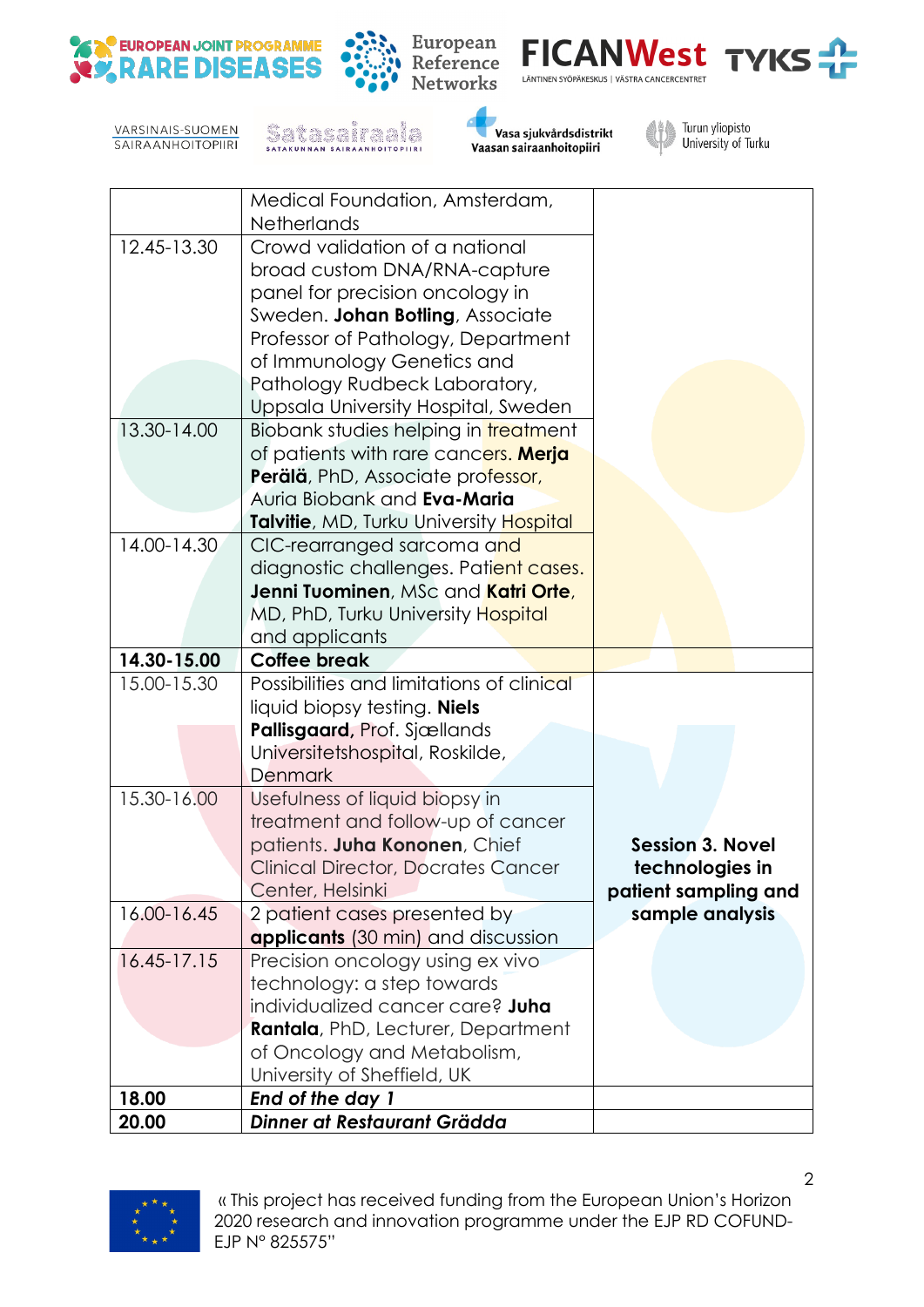













## **Day 2 - Friday, September the 30th.**

| <b>Time</b> | <b>Speaker and Affiliation</b>                 | <b>Session name/Topic</b>  |
|-------------|------------------------------------------------|----------------------------|
| 9.00-9.45   | Functional precision medicine. Olli            |                            |
|             | Kallioniemi, Prof., Dept of Oncology           |                            |
|             | and Pathology, Karolinska Institutet,          |                            |
|             | Stockholm, Sweden                              |                            |
| 9.45-10.30  | Lessons learned from Drug                      |                            |
|             | rediscovery program trials (DRUP)              |                            |
|             | and precision medicine schemes                 |                            |
|             | what next? lise Spiekman, DRUP                 |                            |
|             | study coordinator, Netherlands                 |                            |
|             | Cancer Institute, Amsterdam                    |                            |
|             | <b>Netherlands</b>                             | <b>Session 4. Bringing</b> |
| 10.30-10.50 | Arrangement and function of MTB at             | precision medicine to      |
|             | <b>FICAN West Cancer Centre and</b>            | patients                   |
|             | importance of Finprove study in                |                            |
|             | Finland. Erika Alanne, MD, PhD                 |                            |
|             | <b>FICAN West Cancer Centre and</b>            |                            |
|             | <b>Turku University Hospital</b>               |                            |
| 10.50-11.10 | Genetic counselling in patients with           |                            |
| (virtual)   | rare hereditary cancers. Kerry                 |                            |
|             | <b>Kingham</b> MS, CGC, Certified              |                            |
|             | Genetic Counselor, Lead, Clinical              |                            |
|             | Assistant Professor of Pediatrics,             |                            |
|             | <b>Cancer Genetics and Genomics,</b>           |                            |
|             | <b>Stanford Cancer Center, USA</b>             |                            |
| 11.10-12.00 | Lunch                                          |                            |
| 12.00-12.30 | Experiences with arrangement of a              |                            |
|             | national precision cancer medicine             |                            |
|             | implementation initiative. Kjetil              | <b>Session 5. Optimal</b>  |
|             | Tasken, Prof., Institute of Clinical           | arrangement of             |
|             | Medicine, University of Oslo, Norway           | <b>Molecular Tumor</b>     |
| 12.30-12.45 | <b>DRUP-like trials in the Nordics: Status</b> | <b>Boards (MTBs) to</b>    |
|             | of the IMPRESS-Norway study, and               | support diagnosis of       |
|             | how to share data and improve                  | rare cancers and           |
|             | recruitment of patients. Kjetil Tasken,        | clinical decision-         |
|             | Prof., Institute of Clinical Medicine,         | making                     |
|             | University of Oslo, Norway                     |                            |
| 12.45-13.00 | Status of Finprove study in Finland.           |                            |
|             | Katriina Peltola, Chief Physician,             |                            |